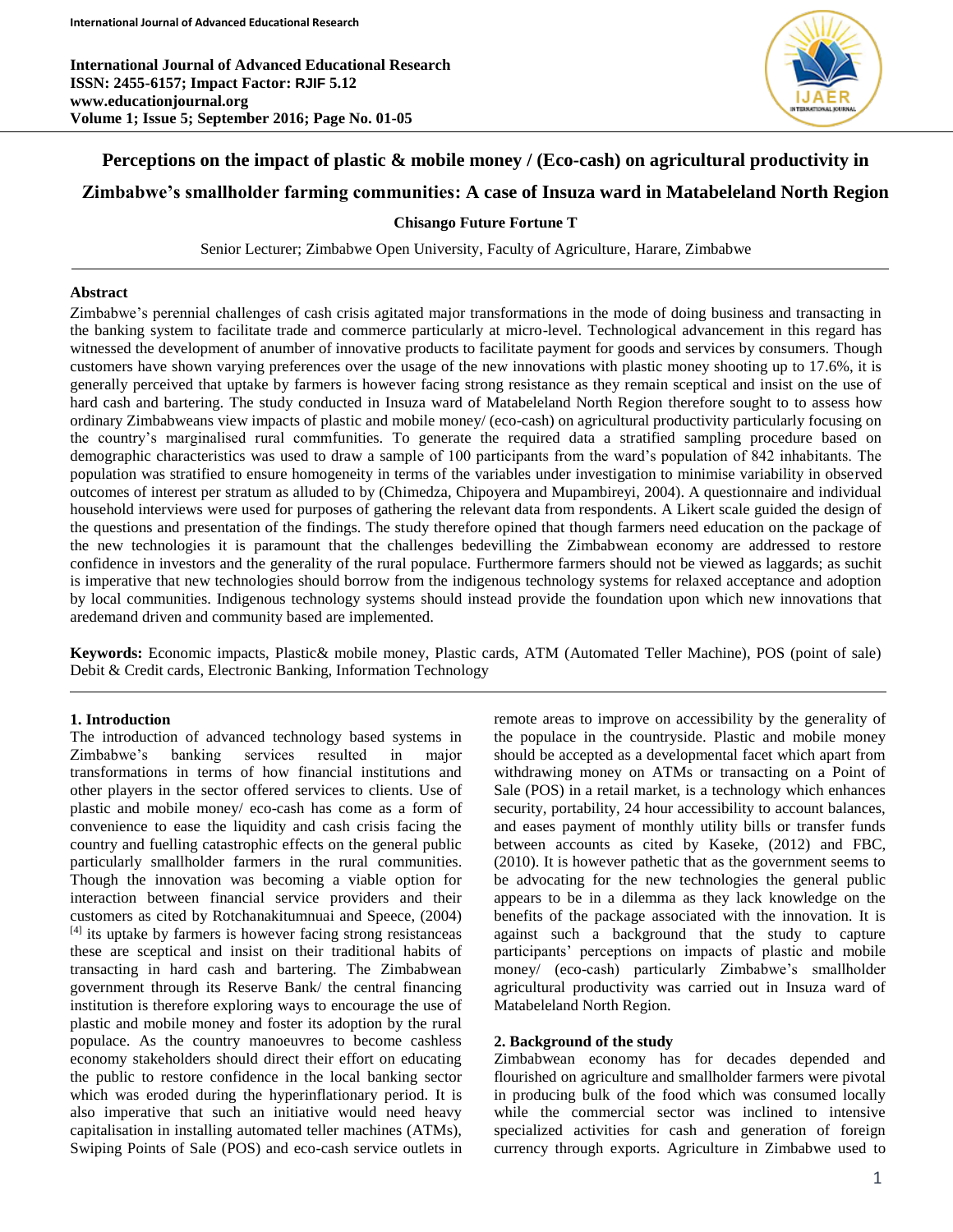employ 67 per cent of the population, which accounted for about 4, 2 million people in the production and manufacturing sectors. Investing in the sector was thus imperative that it would help in creating more jobs in the country. The advent of fast track land reform FTLR, indigenization and community share ownership programs however witnessed a backward shift in agricultural activities as the production curves commenced to take a nose dive trend leading most smallholder farmers fail to produce even enough to suffice the nutritional requirements of their households. The catastrophic impact of these programs did not spare the country's productive and banking sectors as their coffers dried up owing to the central bank's inability to lure direct foreign investment and incentivize the thriving local manufacturers to boost production. There forms presented unique challenges for the Zimbabwean banking sector which witnessed withdrawal of some players in the sector and closing shop of many financial institutions. The liquidity crisis paralyzed the entire banking sector. Without a sound and effective banking system Zimbabwe found it tough to revive and redirect its economy. In a country where politics takes precedence over economic activities the banking system becomes vulnerable to complex hassles which may cripple its operations and discredit its brand image; true case of the Zimbabwean scenario.

The banking system in Zimbabwe should therefore be allowed space to realign and direct focuson real challenges of cash crisis and those posed by the technological advancement as the country intends to become a moneyless nation, but with citizens transacting as usual in the immediate future. As noted elsewhere mere technological advancement or introduction of innovative products cannot on its own improve the state of affairs, customers as an integral component need to be educated and appraised to embrace the technologies positively. Hence imperative that banks should offer an ideal package of services and products but taking cognizance of the customers' needs, preferences, perceptions and convenience as cited by Sushma and Patil,  $(2014)$  [6]. With the introduction of plastic and mobile money/ (eco-cash) banks' services became so liberalised that a customer would access crucial services anywhere and at the most convenient time to the client. Advancement in information technology has also made it possible for Zimbabwean banks to deliver products and services efficiently and improve their customer base without necessarily opening new branches in the countryside. The current banking trends have neutralized the traditional jinx, where banks were only concerned with acceptance of deposits from customers and lending surplus money to suitable customers at some rate of interest (Deva, 2005)<sup>[1]</sup>. The rural populace in most African nations; with Zimbabwe not an exception preferred banking in form of livestock particularly cattle and a few with liquid cash would bury it in metal tins and trunks.

The main reason behind the nationalization of Zimbabwe's Reserve Bank RBZ was to give the government more control of credit delivery systems in order to support and sustain the new much opposed agrarian reform FTLR of the year 2000, while discharging sound social obligations in the fragmented resettlement areas. As directed by the central bank RBZ the country's major farmers' financing institutions such as the agricultural development bank Agri-bank and Commercial Bank of Zimbabwe CBZ were mandated to uplift the neglected areas like agriculture, small scale mining and SMES

as these have become the major drivers of the country's economy. While fulfilling the social objectives, the cost of banking operations increased, their coffers dwindled as they were dealing with non-banking and depositing business community; thus profitability of such banks declined and those that succumbed had to down size and close shop in some branches. Policies following the FTLR ushered in a new era which effected a paradigm shift in the country's financial sector. As such Zimbabwe's banking industry witnessed severe challenges and to curtail the catastrophic effects of such difficulties it had to adopt new information technology and computer application innovations. To ease the eminent cash crisis the new technologies replaced the traditional banking with a wide range of plastic and mobile money packages comprising e-banking products and services. ATM (Automated Teller Machine), Internet Banking, Credit Cards, PC banking, Debit Cards and Smart Cards constituted the main items used under the new technologies. Poor adoption of the innovation particularly by the rural populace has incapacitated the use of plastic money to make strides across the economic divide and register meaningful contribution on the country's economy. As smallholder farmers stumble to realize the relevance of such transformations in the banking sector and in advancing rural livelihoods education is key in appraising the rural households of the new technologies. It is therefore against this backdrop that a study aimed at capturing the rural populace's perceptions on impacts of plastic and mobile money was carried out in Matabeleland North Region. It is opined that Zimbabwe has only two switching systems namely Visa and Zim-switch. Visa is assumed to be a switch that covers both local and foreign transactions whereas Zimswitch is a local switch specifically meant for transacting within the borders of Zimbabwe. The country's market is dominated by debit and credit cards which are functional online. Credit cards include international Visa and Master Cards and these are issued out by banks such as Standard Chartered Bank, NMB, CBZ and ZB Bank. Most of the card products operating in Zimbabwe are debit cards which allow access to funds by clients through ATMs and POS terminals.

#### **2.1 Statement of the problem**

The emergency of plastic and mobile money in Zimbabwe triggered a lot of activity in telecommunications and the banking sector, as institutions scrambled for a share grab in the hybrid financial services. The agricultural sector also adopted the new technologies to ease challenges faced by farmers on procurement of inputs and marketing of agricultural produce. Though the initiative was a viable option for interaction between financial service providers and their customers, its uptake by farmers is however facing resistance as they remain sceptical and insist on their traditional ways of transacting in hard cash and bartering. To break the jinx the Zimbabwean government through its central bank RBZ is therefore exploring ways to encourage the use of plastic and mobile money and foster its adoption by the rural populace who constitute the largest proportion of the country's population. As the country manoeuvres to become a cashless economy the study opined that stakeholders had to direct their effort on educating the public to restore confidence among the rural households which fizzled out during the hyperinflationary period.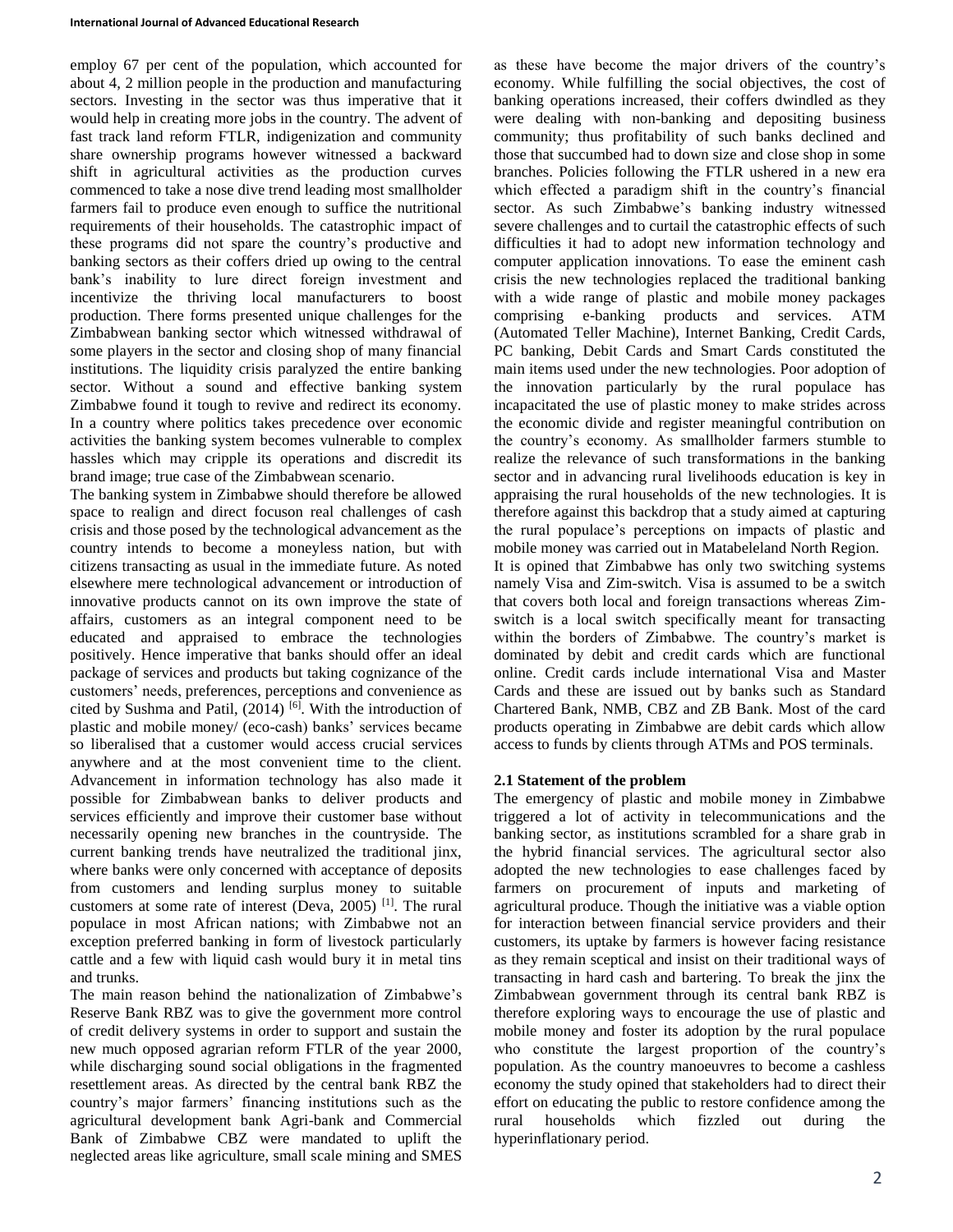#### **2.2 Research Objectives**

The objectives of the study were;

- To ascertain farmers' preferences on modes of transacting and establish whether they understand and appreciate the role of plastic and mobile money in agricultural pecuniary transactions
- To establish whether rural households are acquainted with the benefits and challenges associated with adopting plastic money and eco-cash facilities as medium of transacting in agriculture
- To identify measures to be taken to improve adoption and uptake of plastic money and Eco-cash as new innovation in rural agriculture

### **3. Research methodology**

The intention of the study was to assess how ordinary Zimbabweans perceive economic impacts of plastic and mobile money/ (eco-cash) on economic activities particularly agricultural productivity in the country's smallholder marginalised communities; with particular reference to Insuza ward in Matabeleland North Region. A descriptive survey design which is a scientific investigation normally used to study large and small populations through selecting and studying large samples chosen from the largest population in order to discover the relative incidents or distribution of variables on a specific area of study Kirlinger,  $(1973)$ <sup>[5]</sup> was used. Stratified sampling procedure based on demographic characteristics was employed to draw a sample of 100 participants from the ward's population of 842 inhabitants for purposes of data collection. The population was stratified to ensure homogeneity in terms of the variable under investigation to minimise variability in observed outcomes of interest per stratum as alluded to by (Chimedza, Chipoyera and Mupambireyi,  $2004$ <sup>[2]</sup>. A questionnaire and household interviews were used to generate the required data from the respondents. A Likert scale guided the design of the questions and presentation of the findings.

## **4. Results and discussions**

#### **Farmers' preferences on mode of transacting**

Respondents were asked to identify the mode of transacting they prefer to use when procuring inputs and marketing agricultural produce and the following was observed;

**Table 4.1:** Preferences on the Mode of transacting

| Mode of payment           | <b>No. of Users</b> | No. of Users as a<br><b>Percentage</b> |
|---------------------------|---------------------|----------------------------------------|
| Cash only                 |                     | 40%                                    |
| Eco-cash only             | 20                  | 20%                                    |
| Cash and Eco-cash         | 30                  | 30%                                    |
| Swipe/visa cards          |                     | 8%                                     |
| Registered bank transfers |                     | 2%                                     |
| Cheaue                    |                     | 0%                                     |

A probe into users' preferences on the transaction/payment mode desired the indication was that the majority of farmers constituting forty percent favoured cash only as a medium of exchange as they regard it a traditionally acceptable means which is easy and not associated with the hussles of distorted additional transaction costs. Twenty percent of the respondents however indicated that they preferred Eco-cash only as it is time saving and can be accessed at the user's

convenience even at odd hours of the day. Thirty percent of the participants nevertheless showed interest in both Cash and Eco-cash transactions citing convenience and the ease of doing business where the user is flexible to use more than one option. It was however saddening to note that only eight per cent of the participants had an inclination on the modern technology of the plastic money where purchase is effected through swiping at ATMs, POS terminals in retail outlets and pay-pal for international transactions. This indicated that diffusion and adoption of plastic money as a new innovation in Zimbabwe's rural communities was failing to break through hence the need for extension of knowledge on the use of the new technology to the rural populace. Only two percent of the participants insisted on the use of bank transfers RTGS as they circumvent the risk of moving with huge sums of money by users. It was observed that cheques are no longer in use in Zimbabwe's rural communities as indicated by zero percent response rate of users.

#### **Benefits in using plastic and mobile money**



**Fig 4.1:** Benefits of using plastic money

Forty percent of the respondents indicated that use of plastic money reduces the risks associated with transacting on hard currency/cash which is bulky and readily usable without further security checks being applied apart from the serial numbers and the water-mark features. They cited the need for secret pin numbers and user-names for visa-card holders as an effective security feature which offers plastic and mobile money an edge over hard cash as it reduces the risk of theft and fraudulent vices. the participants also indicated that the technologies were time saving as they reduced queues in banking halls as compared to the conventional systems where clients jostle for the scarce hard cash. Twenty percent of the respondents however ascribed to the notion that the innovation was a positive strategy in alleviating cash shortages particularly during these trying moments when the country's economy is bleeding heavily and experiencing stern liquidity challenges. Only ten percent of the participants showed that the use of plastic and mobile money promote the desire to save among clients; this however does not apply in a failing economy where all citizens toil for meagre disposable incomes for basics and the propensity to save diminishes drastically to the zero mark.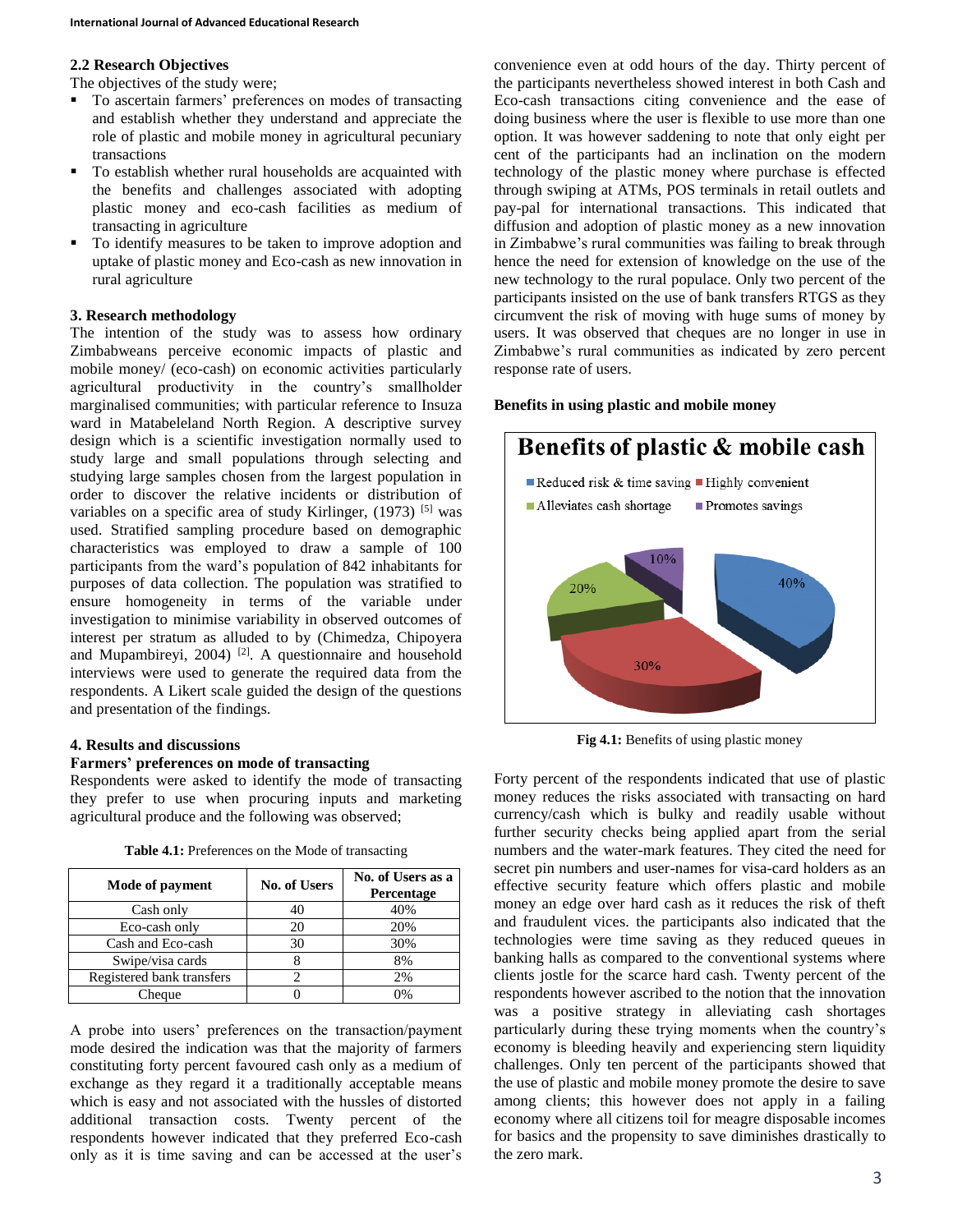## **Perceptions on Challenges on the use of plastic and mobile money/Eco-cash**

**Tables 4.2a & 4.2b:** Challenges on the use of plastic and mobile money/Eco-cash

| Challenges in using plastic money                           | Frequency   | Percent |
|-------------------------------------------------------------|-------------|---------|
| Sometimes cards are not read                                | 5           | 5%      |
| Banks offline                                               | 10          | 10%     |
| Bank not on Zim-switch                                      |             | 7%      |
| Transaction fails after debiting                            | 11          | 11%     |
| high charges                                                | 10          | 10%     |
| Swiping time consuming                                      | 15          | 15%     |
| Needs high level of literacy                                | 12          | 12%     |
| Ease to forget PIN                                          | 8           | 8%      |
| Not user friendly to the disabled/blind                     | 9           | 9%      |
| Not user friendly to the old citizens and<br>the illiterate | 13          | 13%     |
| Total                                                       | respondents | 100     |

| Challenges associated with eco-cash | <b>Frequency</b> | Percent |
|-------------------------------------|------------------|---------|
| Transactions to wrong recipients    |                  | 12%     |
| Difficult to operate                | 23               | 23%     |
| High operational costs              | 25               | 25%     |
| Disrupted by network failure        | 30               | 30%     |
| Fraudulent cases by some agents     |                  | 10%     |

Tables 4.2a & 4.2b above highlight some of the challenges encountered by respondents in using plastic and mobile/ ecocash facilities respectively. Fifteen percent of the participants indicated that use of plastic money through swiping is time consuming as the service provision depends heavily on the availability and efficiency of internet connectivity and cited that banks are usually offline. Thirteen percent of the respondents cited that the facility is not user friendly as it was a prerequisite that clients had to know and punch their correct secret pin; a security item, before commencement of any transaction. Twelve percent of the participants however indicated that the innovation needed high level of literacy for users to access the service. On mobile/ eco-cash technologies a significant number of respondents constituting thirty percent expressed disgruntlement over failure to access service due to network challenges which are mostly a result of power outages in the country. Twenty-five percent of the participants retorted that the operational costs/ charges by service providers were exorbitant hence prohibitive to the generality of the rural populace. Twenty-three percent echoed same sentiments as on plastic money that the facility was not user friendly particularly to the old citizens and those with impaired vision/ the blind. They indicated that the facility also required some level of literacy to facilitate transacting through mobile phones.

## **5. Conclusions**

This study focused on the perceptions of the rural populace on impacts of plastic and mobile money/ (eco-cash) on agricultural productivity in Zimbabwe's smallholder farming communities. It was observed that the usage of plastic money and eco-cash facilities was to a larger extent influenced by individual factors such as knowledge; users' resources such as information, peer influence and lifestyle patterns in societies. It was imperative that these had an impact on the diffusion and adoption of plastic money and eco-cash as new technologies in

Zimbabwe's rural communities. In terms of use of plastic money, the study concluded that literacy, age and disability particularly visual impairment had a significant effect on the adoption and use of the innovation by rural households. High level of illiteracy in rural communities was thus observed to be the major contributory factor in the slow and poor uptake of new technologies in the country's marginalised areas. With reference to benefits of using plastic and mobile money, it was established that though the majority of the respondents had knowledge on the merits of the new technologies, they however cited the current economic crisis that has paralysed the banking sector as the major prohibitive block as it has left most farmers with diminished levels of bankable incomes. And as the country moves towards embracing the controversial bond notes, a local token currency assumed equivalent to the US dollar, the rural populace is sceptical about accommodating the new technologies particularly the plastic money due to fear of the unknown and distorted charges associated with the use of the systems. The study therefore opined that though farmers need education on the package of the new technologies it is paramount that the challenges bedevilling the Zimbabwean economy are addressed to restore confidence in investors and the generality of the rural populace. Farmers are not laggards it is therefore imperative that new technologies should not be divorced from the indigenous technology systems; these should instead provide the foundation upon which new innovations that are community based and demand driven are implemented.

## **6. Recommendations**

- The study opines that though farmers need education on the package of the new technologies it is paramount that the challenges bedevilling the Zimbabwean economy are addressed to restore confidence in all stakeholders and the generality of the rural populace.
- The rural populace needs to be educated particularly at this juncture when the country moves towards embracing the controversial bond notes, a local token currency assumed equivalent to the US dollar, as the rural populace is sceptical about accommodating the new technologies particularly the plastic money due fear of the unknown and exorbitant charges associated with the so called new technologies.
- For rapid acceptance and adoption of new technologies farmers should not be regarded as laggards, they need to be accorded their dignity and allowed to participate through community based participatory approaches for undertakings intended to benefit them, it is thus imperative that new technologies should not be divorced from the indigenous technology systems; these should instead provide the foundation upon which new innovations that are community based and demand driven are implemented.
- User friendly gadgets such as POS terminal machines and handsets – to cater for the disadvantaged section of the society such as the aged, illiterate and physically handicapped especially the blind should be availed for users. The rural populace in Zimbabwe mainly comprises the aged, illiterate and the disabled as the young energetic citizens migrate to seek employment elsewhere. The study established that the use of braille POS terminal machines and phones can be a sound option to ease the challenges faced by the blind while gadgets that perform/ work on